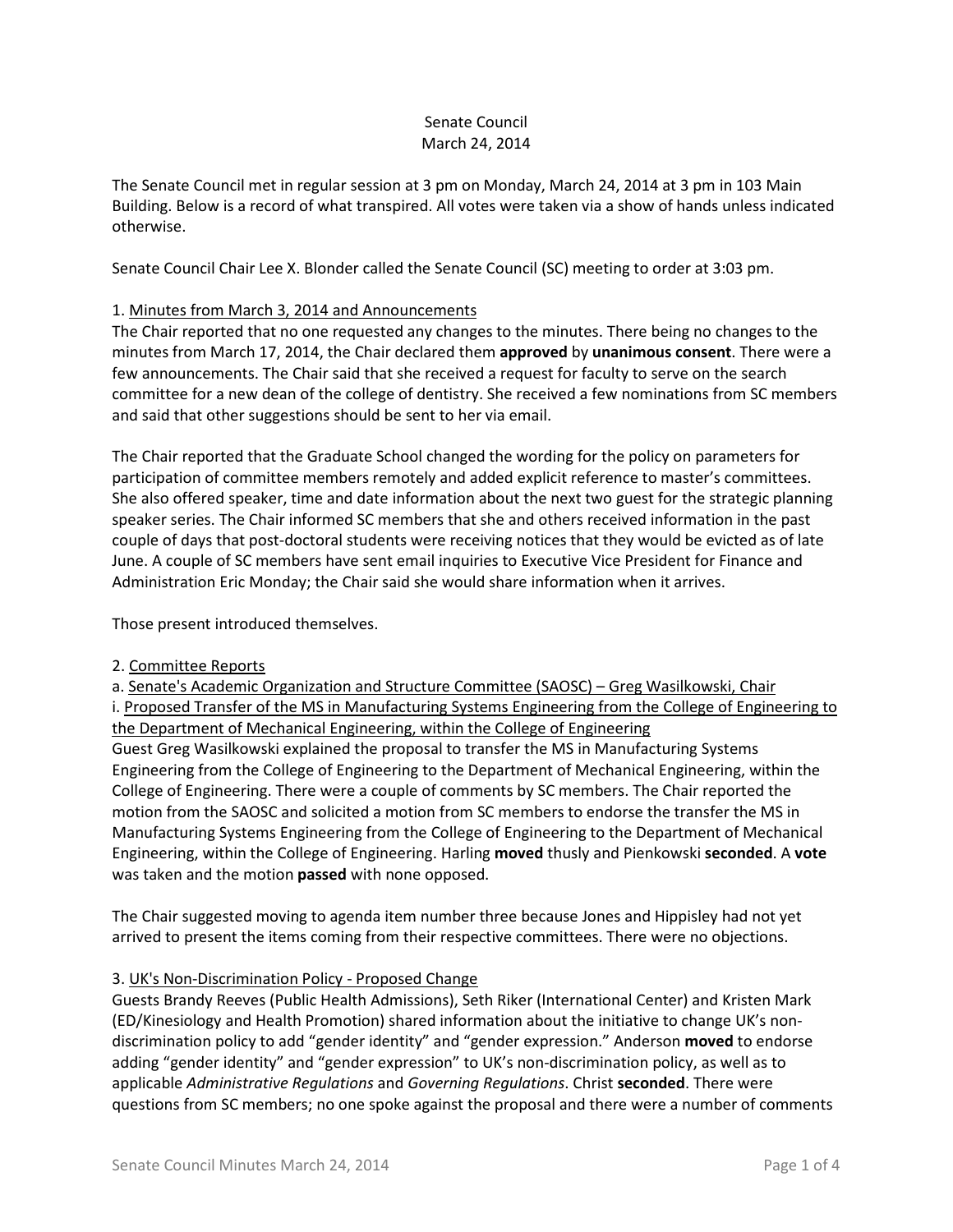about the appropriate way to move forward. Discussion clarified that the motion meant the SC endorsed the change, but would wait until revised language was developed by the Regulations Review Committee prior to placing the issue on a University Senate meeting agenda.

There being no further discussion, a **vote** was taken and the motion **passed** with seven in favor and one opposed.

#### b. Senate's Rules and Elections Committee (SREC) - Davy Jones, Chair

### i. Proposed Change to *Senate Rules 5.2.4.2* ("Excused Absences")

Guest Davy Jones, chair of the Senate's Rules and Elections Committee (SREC), explained that the SREC has determined that the intent of the language in *Senate Rules 5.2.4.2* is that when a student is missing so many classes even though they are excused, the student will not get the education from the class that is needed and the absence may be harming the class, particularly if cumulative information from one lesson to the next is required to stay on track. If a student has more than 25% excused absences, the instructor of record can cause the instructor to remove the student from the course; a paraphrase of the language, however, implied that it was up to the student to withdraw. The SREC modified the language to make the intent clear that the instructor of record can direct a dean to impose a W for a course. The previous language was somewhat ambiguous. Jones said the revised language further made clear that a student can always petition for a W in any course for any reason already, not just in cases of excused absences. Jones added that the SREC identified a problem in that the language did not address situations where a student has a mixture of excused and unexcused absences and said the SREC was looking to the SC to offer a suggestion on how to resolve, such as the SC deciding that if 25% of classes were missed for any reason, withdrawal could be triggered by the instructor.

There were a lot of questions and comments about the proposed change. Concerns were raised about an automatic trigger affecting a student's status with regard to financial aid and situations in which a student is able to remain in good standing despite missing 25% of class meetings. Jones reiterated that the language as proposed did not require an instructor to give a W for the course, only that it now explicitly permitted it. He added that the rule only applied to classes where attendance is required and part of the final grade. SC members spoke for and against the proposed change. Day stated that the language was very clear that a W could be imposed but there was no follow up acknowledgement that a student could use the appeals process to object to such an action.

Pienkowski **moved** the SC recommend that the Senate approve the modified language of *Senate Rules 5.2.4.2* as presented. Watt **seconded**. Anderson **moved** to amend the motion so that that the language in *Senate Rules 5.2.4.2* is revised to include a clear reference to the University Appeals Board (UAB), by adding "or appeal to the UAB" at the end of the last sentence, regarding a student's options. After a couple of comments, Wilson **seconded**. A **vote** was taken and the motion **passed** with six in favor and two opposed. The Chair noted the amendment would be added to the main motion.

There being no further discussion, a **vote** was taken on the motion that the SC recommend the Senate approve the modified language of *Senate Rules 5.2.4.2* with a revision to include a clear reference to the University Appeals Board (UAB), by adding "or appeal to the UAB" at the end of the last sentence, regarding a student's options. The motion **passed** with one opposed and one abstaining.

Jones noted that the issue of a mix of excused and unexcused absences was still unresolved. After brief discussion, the Chair tasked the SREC with developing language for a proposed new rule.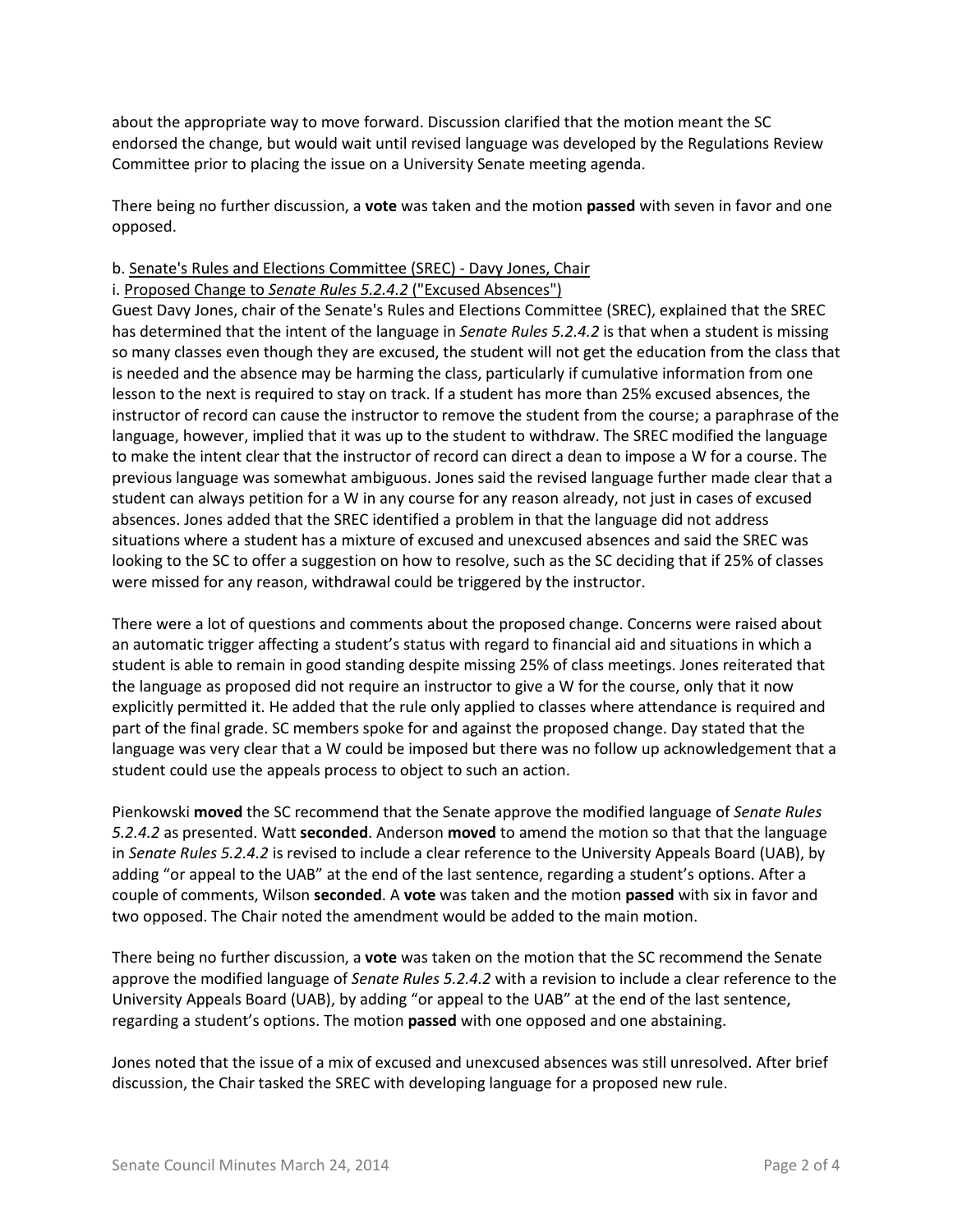# ii. Disagreement between Home Department and Cross-listing Department about Keeping or Removing a Cross-listing

Jones explained that when department that homes a course (unit A) agrees to cross-list the course with that of another department (unit B), the faculty in unit B may not have an opportunity to receive all the approvals necessary from faculty and faculty bodies for a new course proposal, although it meets the standard for approving a cross-listing. If unit A drops the cross-listing or drops the course altogether, unit B is then in a position where unit B's faculty and associated college faculty may not have had an opportunity to review the course. If it is a really controversial course, the problem could be exacerbated. Jones added that the SREC also wanted the SC to direct the SREC in how to clarify or create language to allow a mechanism for unit A, so that once unit A has given permission for unit B to cross-list a course and unit B does something to the course that unit A does not approve of, unit A has a mechanism to drop the cross-listing with unit B.

After brief discussion, it was agreed by those offering an opinion that the SREC should reconsider the language, so that it clarifies the difference between dropping cross-listing so that two courses are no longer linked, and dropping a course so that only one course of a cross-listed pair remains in existence.

### c. Senate's Academic Programs Committee (SAPC) - Andrew Hippisley, Chair

i. Proposed New Undergraduate Certificate in Innovation and Entrepreneurial Thinking Hippisley, chair of the Senate's Academic Programs Committee (SAPC), explained the proposal and said the **motion** from the SAPC was to approve the establishment of a new Undergraduate Certificate in Innovation and Entrepreneurial Thinking, in the College of Communication and Information. Because the motion came from committee, no **second** was necessary.

Christ commented that A-H 503 did not exist and suggested that Guest Derek Lane (Communication and Information/Communication) contact the School of Art and Visual Studies to identify a course that fits the rubric. Lane agreed to do so. Brown commented that there were courses in the College of Agriculture, Food and Environment that seemed to be a good fit, but were not included. After a comment by Pienkowski, Lane also agreed to update the effective date in the proposal and send in a revised version with those two changes.

When there were no further comments, a **vote** was taken and the motion **passed** with none opposed.

# ii. Proposed New Graduate Certificate in Advanced Horticulture

Hippisley explained the proposal for a new Graduate Certificate in Advanced Horticulture. Guest Robert Geneve (Agriculture/Horticulture) assisted in answering questions from SC members.

Wood expressed concern that the proposal allowed a student already enrolled in the existing Master's in Science in Integrated Plant and Soil Sciences to earn the proposed new graduate certificate by virtue of completing the master's degree requirements. Wood clarified that earning a graduate certificate and then being admitted into a related graduate degree program and transferring in nine credit hours from the certificate was far different from earning the certificate while already admitted as a master's degree or PhD student. That was never the intent of the Senate's creation of graduate certificates.

There was extensive discussion regarding possible wording changes to the section on the target student population. The intent was to restrict participation to post-baccalaureate students while still satisfying the requirements of the GREAT PLAINS AG\*IDEA consortium, in which students from member institutions across the country can also enroll in the certificate. There was then a lot of discussion